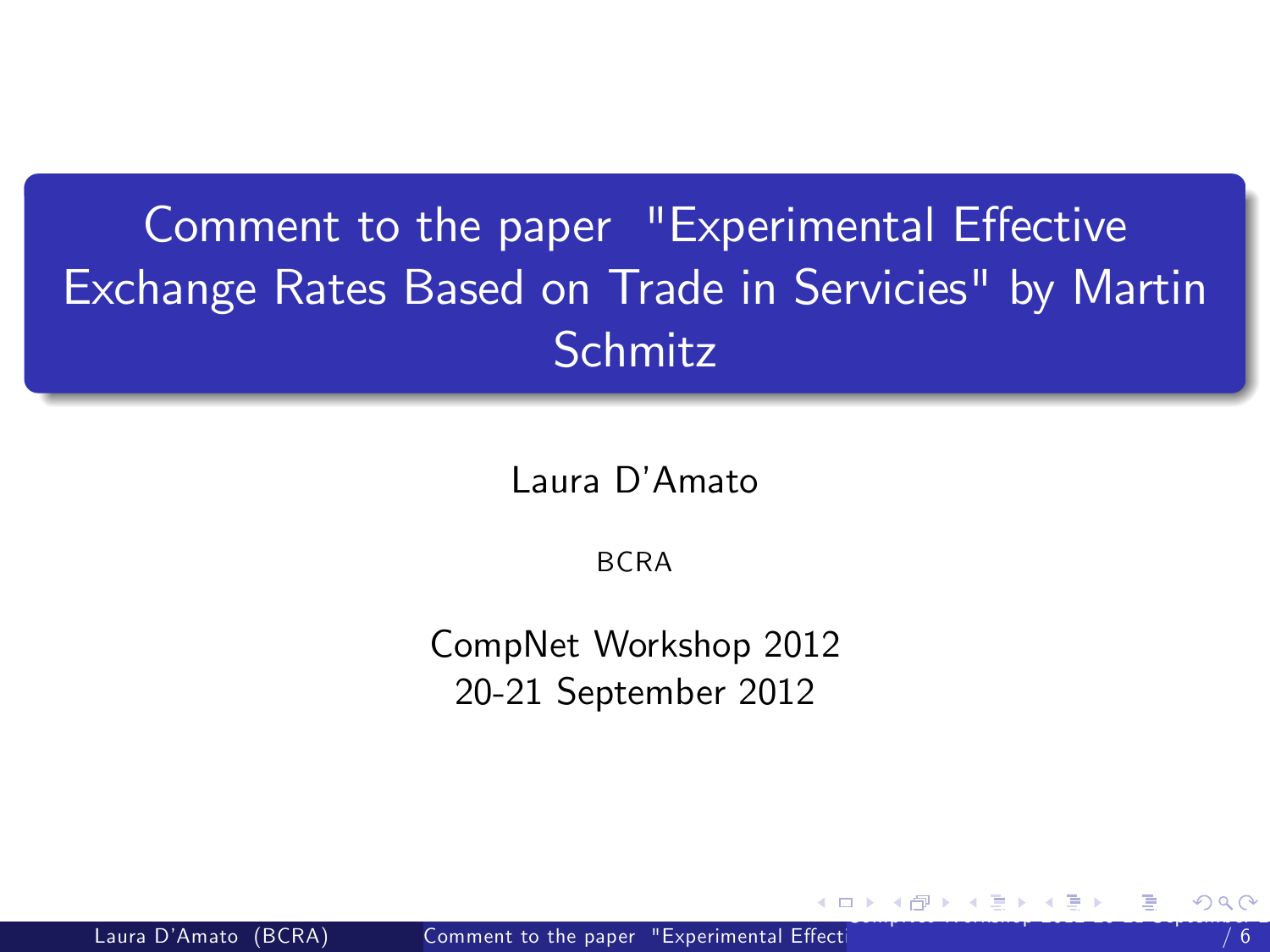<span id="page-1-0"></span>[Com](#page-2-0)[p](#page-0-0)[Net](#page-1-0) [W](#page-2-0)[orks](#page-0-0)[hop](#page-6-0) [201](#page-0-0)[2 20](#page-6-0)[-21](#page-0-0) [Sept](#page-6-0)ember 2012 2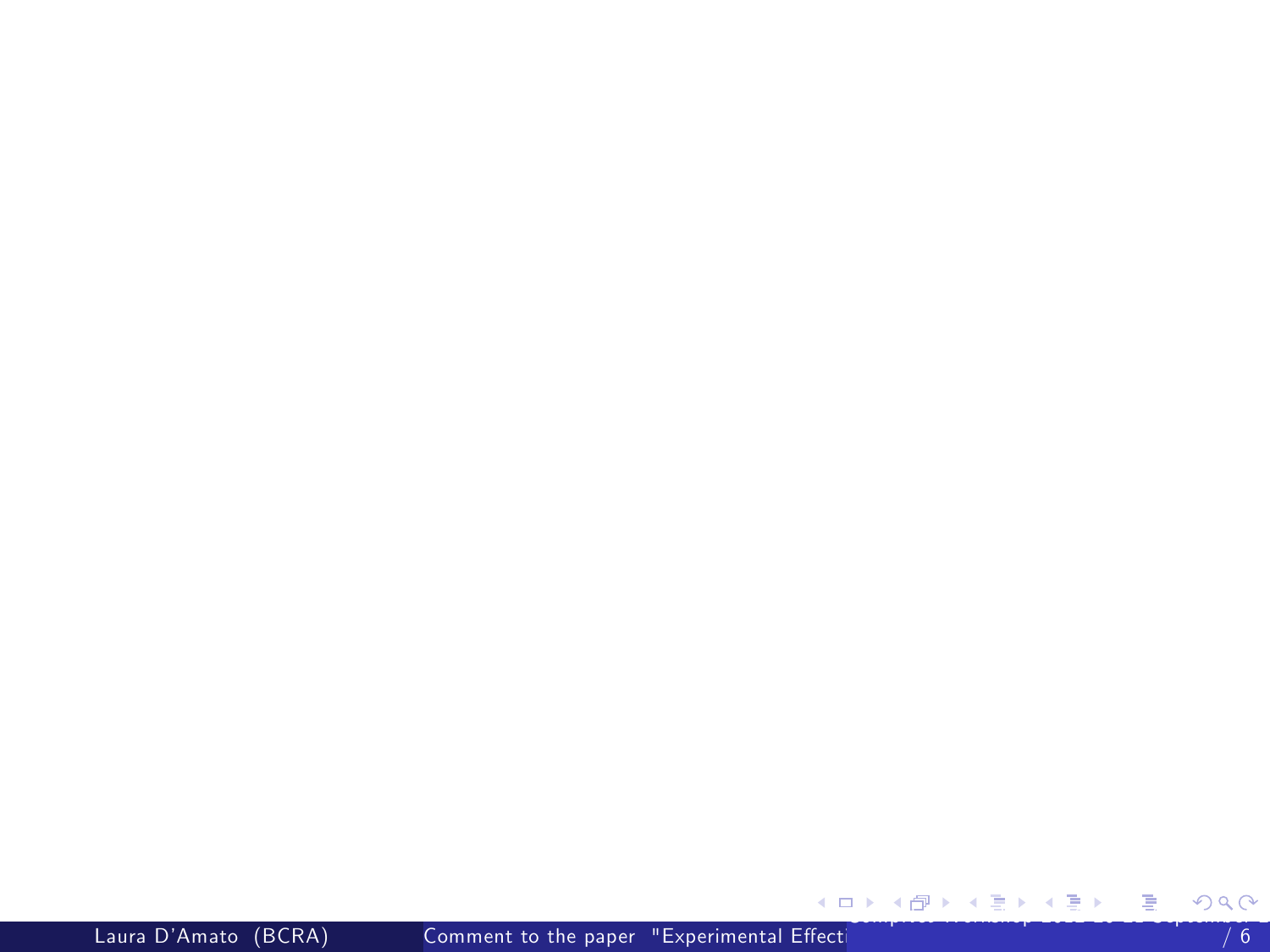- The contribution on the paper
- General comment
- <span id="page-2-0"></span>• Some specific questions, comments, suggestions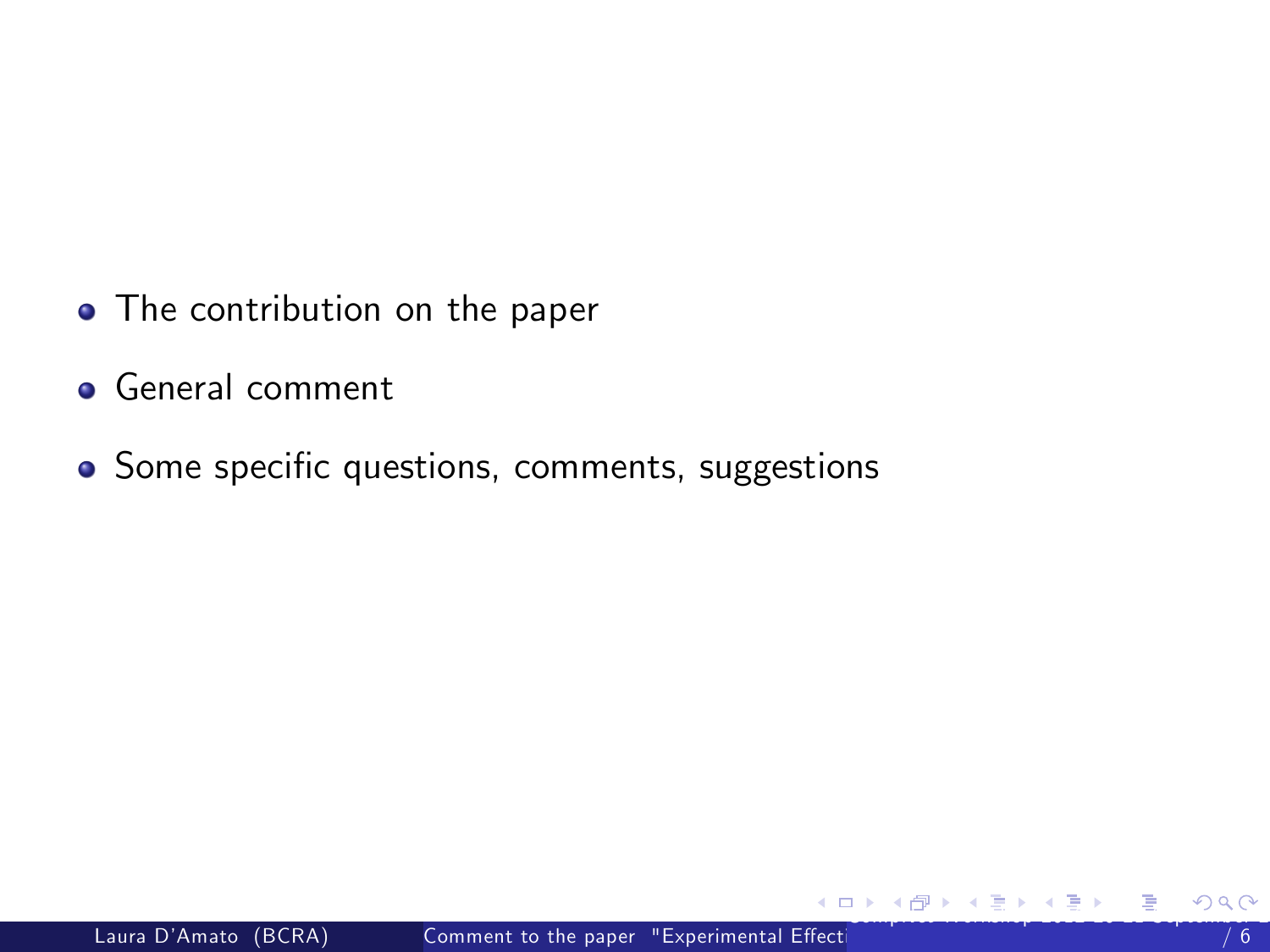- Calculates Real Effective Exchange Rate (REERs) and Harmonized Competitiveness Indicators (HCIs) that aim at adequately take into the changing patterns in the EU composition of trade to asses price/cost competitiveness
- In particular, the increasing importance of services in trade
- The proposed indicators depict a quite different story compared to REERs and HCIs using weights based on manufactured goods only
- <span id="page-3-0"></span>• In particular, the order of the main partners changes considerabely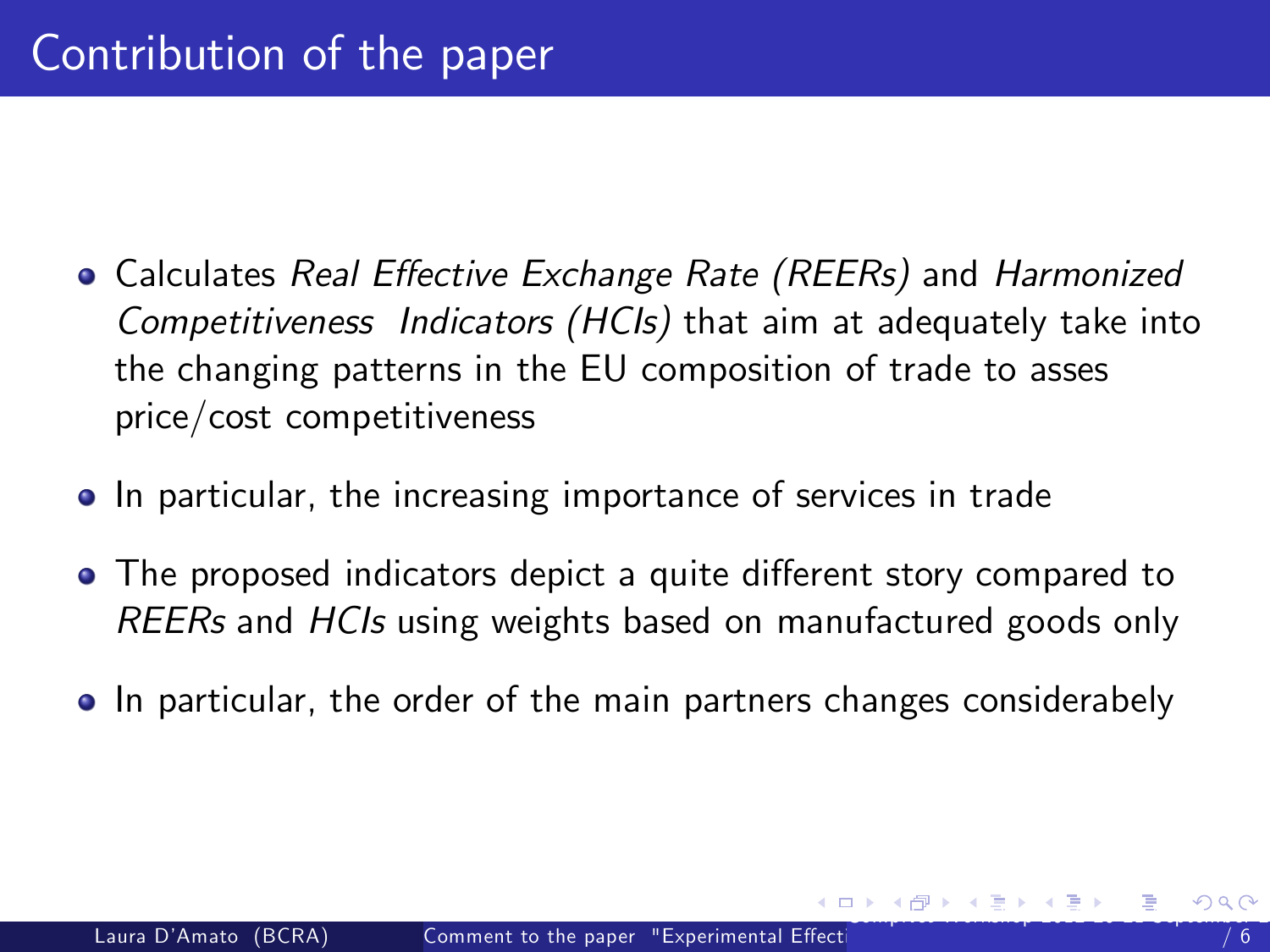- **Short-run macroeconomic perspective:** to provide an adequate assessment of the impact of transitory shocks to the exchange rate on price cost competitiveness (see Di Mauro et al, 2008 on the declining response of euro area exports to exchange rate movements)
- Medium term development perspective: To correctly asses changing trends in overall economy price competitiveness (Bayoumi et al 99)
- Large macroeconomic shocks (i.e. the global financial crisis) matter from both perspectives)
- <span id="page-4-0"></span>• Interpretation of the evidence a bit confusing and not very conclusive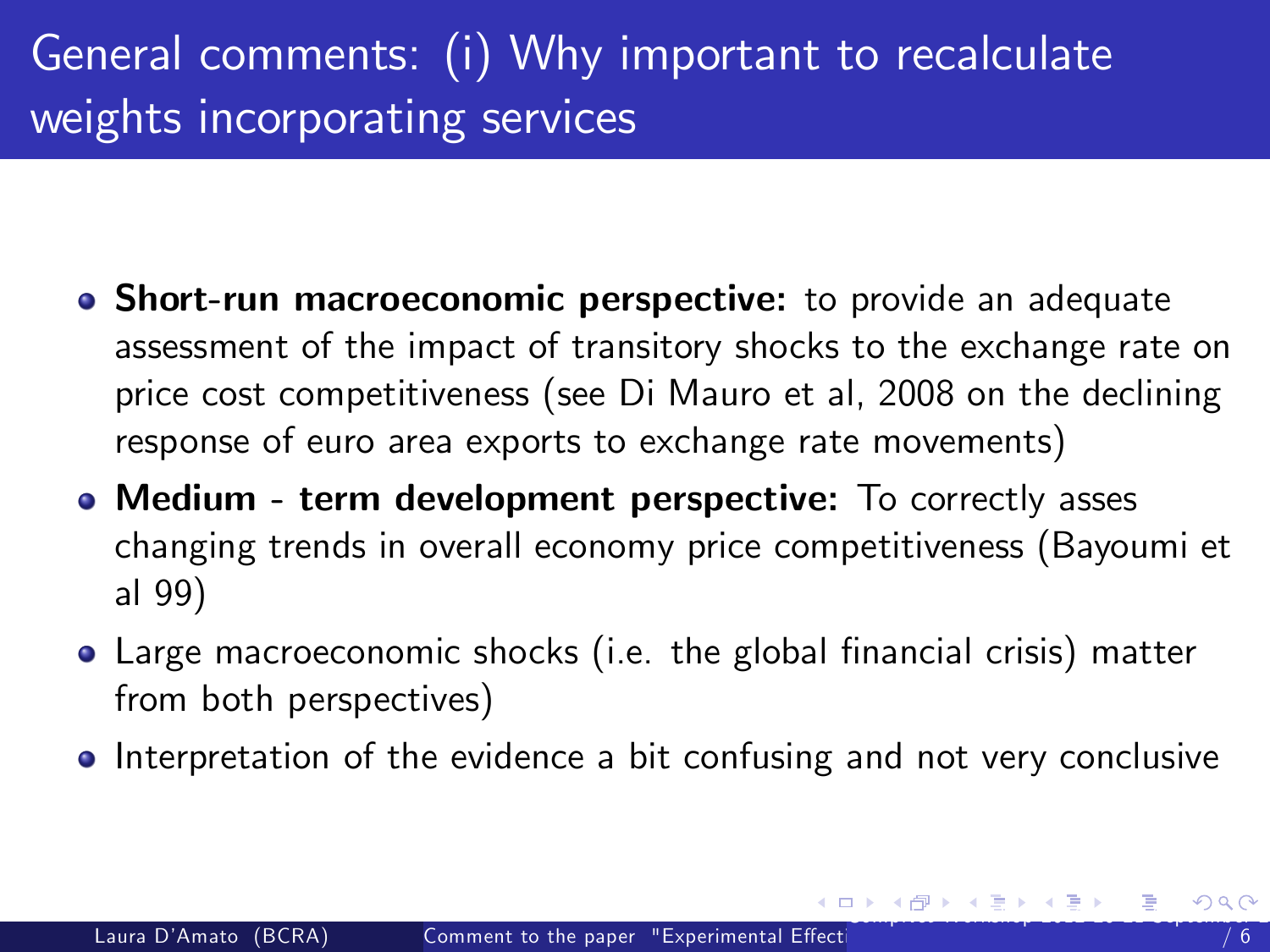- Key role of services as essential input enhancing productivity (Kox and Rubalcaba, 2007; Mudler et al, 2007), particularly in developed countries
- Leading role of "Other services" including knowledge-intensive activities as advisory, computer, engineering or research and developement services
- Could go deeply on this issue regarding the composition of trade in servicies between the EU and the US, the UK and Switzerland
- <span id="page-5-0"></span>• Not enough highlighted in the paper